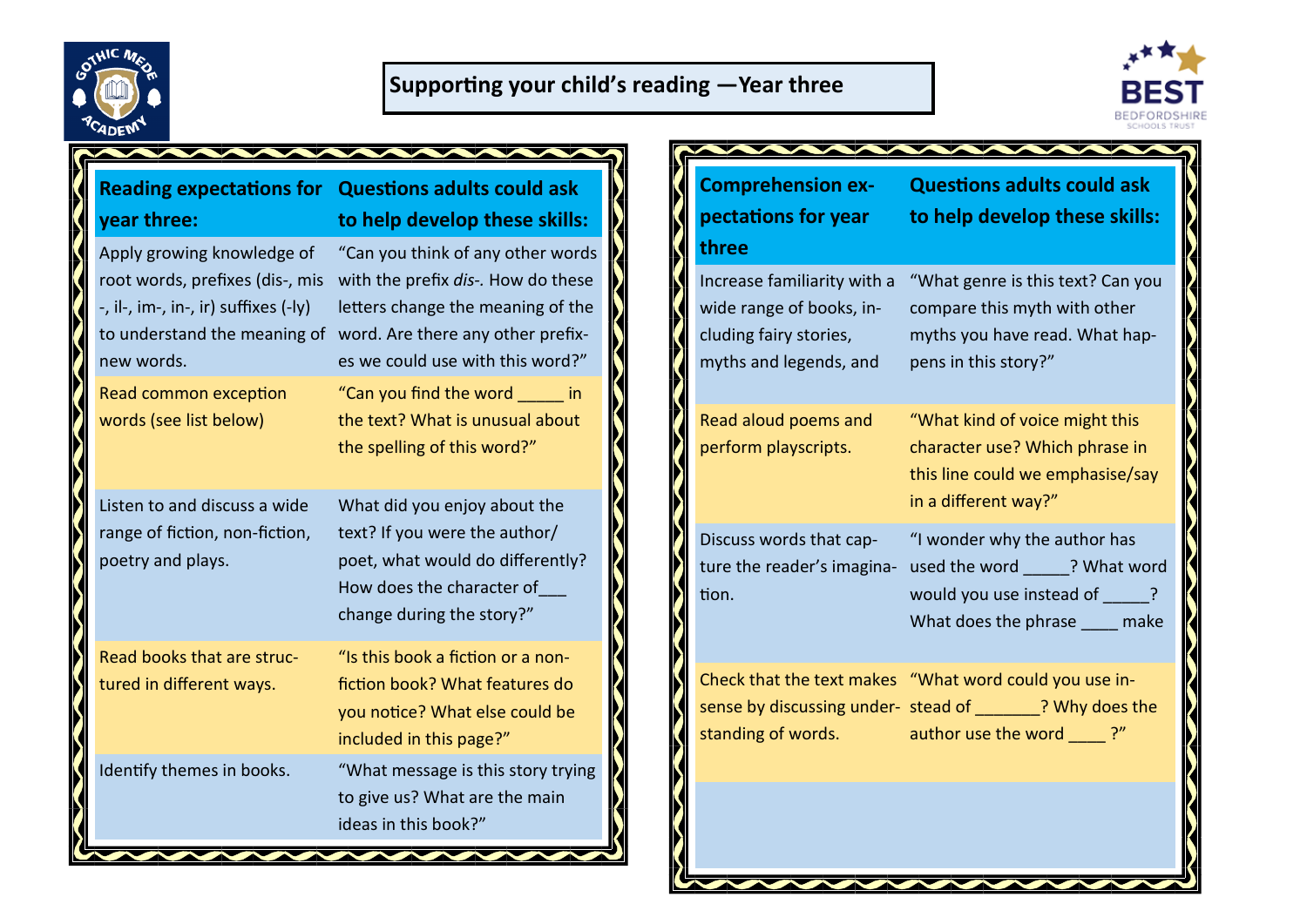



| <b>Comprehension expec-</b><br>tations for year three:                                | <b>Questions adults could ask</b><br>to help develop these skills:                                                                                        | <b>Comprehension expec-</b><br>tations for year three:                                                                    |
|---------------------------------------------------------------------------------------|-----------------------------------------------------------------------------------------------------------------------------------------------------------|---------------------------------------------------------------------------------------------------------------------------|
| Work out what a character<br>in a book is feeling by the<br>actions they take (making | "Why do you think that<br>did that. When ______ says,<br>what does that tell us about him/                                                                | Ask questions to improve<br>understanding of the text.                                                                    |
| inferences).                                                                          | her?"                                                                                                                                                     | Identify how language,<br>structure, and presentation                                                                     |
| Predict what might happen<br>from clues they have read.                               | "Using the chapter headings,<br>what do you think might happen<br>in this story? From what you<br>know about this character, what<br>might they do next?" | contribute to meaning to<br>include paragraphs, head-<br>ings, sub-headings, invert-<br>ed commas to punctuate<br>speech. |
| Identify the main ideas<br>within a paragraph.                                        | "What is this paragraph about?<br>What is the main idea in this sec-<br>tion of the story?"                                                               | Retrieve and record infor-<br>mation from non-fiction                                                                     |

**Questions adults could ask to help develop these skills:** "Why did the character behave like that? How does the description make the story come alive?" "How does the layout of the page on help us understand the text? Why has the author chosen to start a new paragraph here? How do we know who is speaking at this point in the story?"

"Where in the book would you find information about…..? Can you list the main facts that you have learnt about…..?"

**MANUMANA**